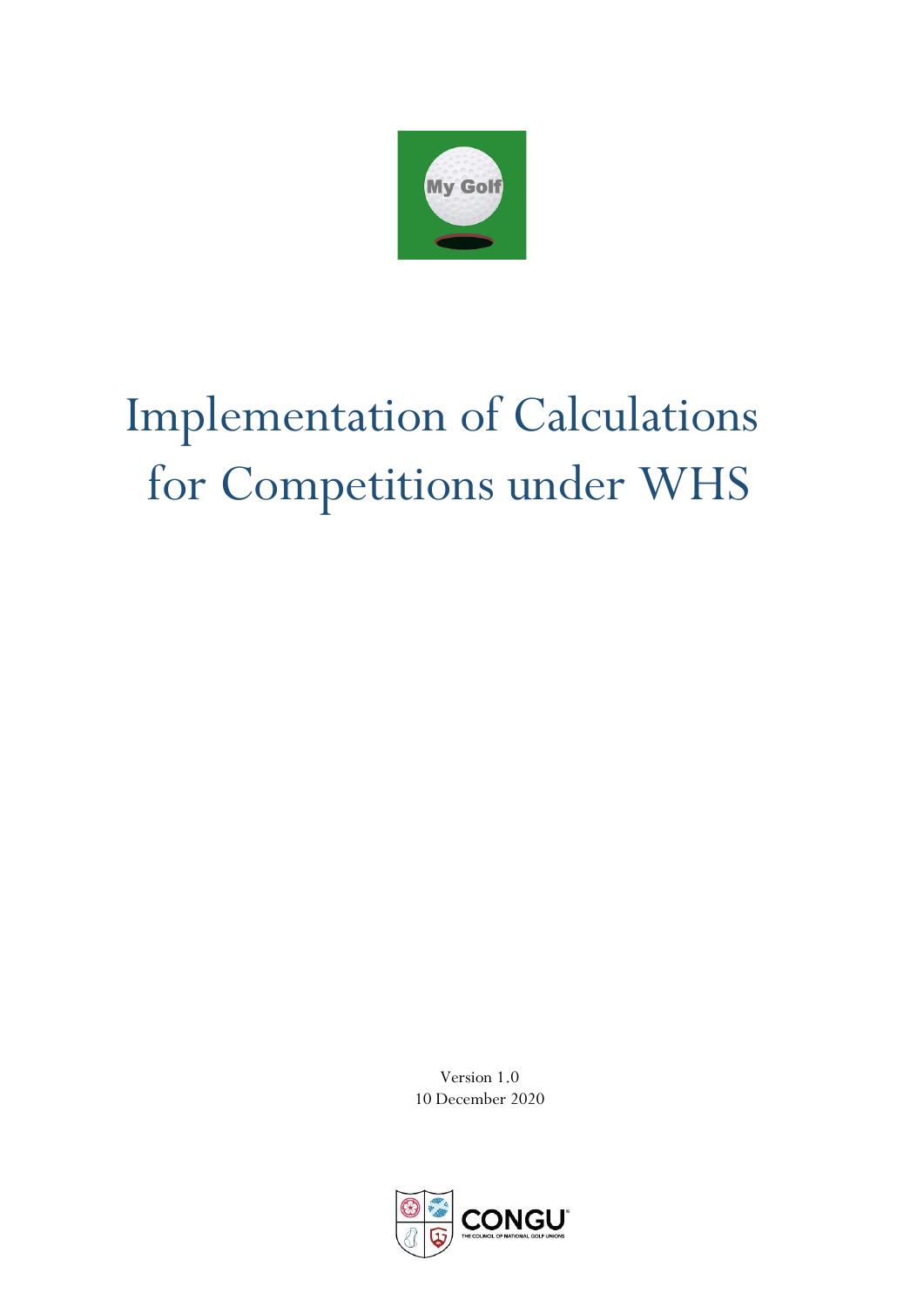## Implementation of Handicap Calculations for Competitions under WHS

#### **Introduction**

This document provides direction on how Course Handicaps, Playing Handicaps and Multi-Tee Adjustments must be calculated to be consistent with the WHS requirements.

#### **Who Should Read This Document**

Licensed software providers for clubs in GB&I under the CONGU® jurisdiction. There are minor differences between the requirements for Scotland and the rest of GB&I for the rounding of the Course Handicap. These differences are detailed in the document.

| <b>Document Control</b> |             |                          |               |
|-------------------------|-------------|--------------------------|---------------|
| Version                 | <b>Date</b> | <b>Reason for Change</b> | Approved      |
| 1.0                     | 10/12/2020  | <b>First Issue</b>       | <b>CONGU®</b> |
|                         |             |                          |               |
|                         |             |                          |               |
|                         |             |                          |               |
|                         |             |                          |               |

| <b>Change Descriptions</b> |  |                    |  |
|----------------------------|--|--------------------|--|
| Version   Item             |  | <b>Description</b> |  |
|                            |  |                    |  |
|                            |  |                    |  |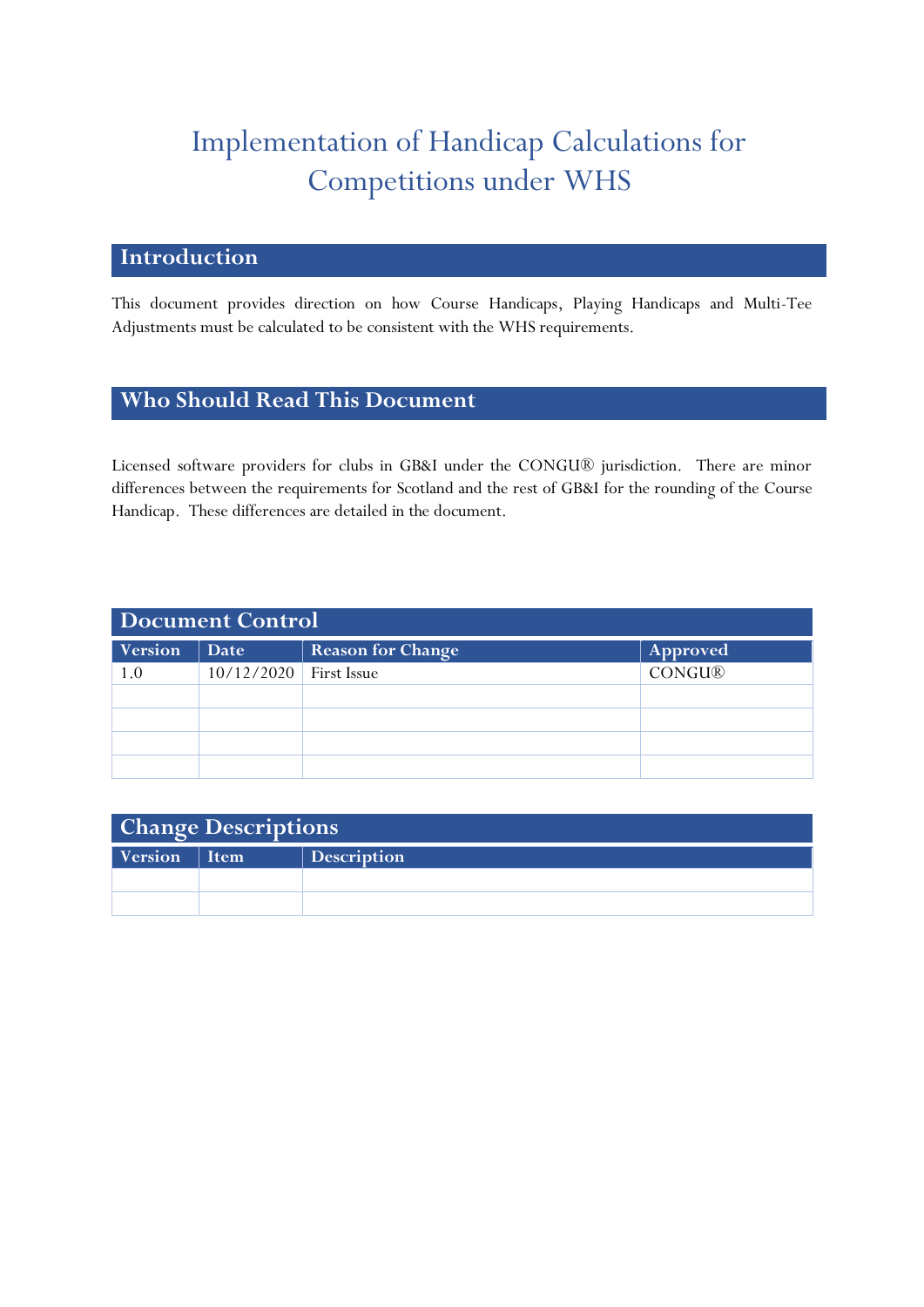## Handicap Calculations

It is important that these calculations are done in a consistent manner. As well as applying appropriate allowances (which are mandatory in GB&I) the calculation of adjustments for players playing from separate tees needs to be done consistently.

## Rounding

When rounding calculations to integer values, standard rounding should be used  $-$  i.e. 0.5 is rounded upwards. Care should be take when calculating +handicap golfers. 0.5 is still rounded upwards – this means that -1.5 is rounded to -1 and -1.6 is rounded to -2. It is not uncommon for software to round incorrectly for negative numbers (i.e. -1.5 is rounded to -2 which is incorrect). Where no rounding is stated, it is expected that machine precision would be used.

#### Multi Tee Adjustments

It is becoming more prevalent that clubs are allowing play from different tees within the same competition. In such cases additional adjustments to playing handicaps are required to make play equitable. These adjustments are calculated differently depending on whether the format is Medal Strokeplay or Stableford (and Par/Bogey).

#### 18 Hole Medal Strokeplay (Includes Gross, Matchplay & Maximum Score)

The adjustments to apply are based on the difference in the difficulty (represented by the Course Rating) of the tees being used. Regardless of the number of tees being used, the principle is that those playing from the tee with the highest course rating receive additional strokes based on the difference between that Course Rating and the tee with the lowest rating. As an example, consider the situation where three tees are being used, having course ratings of  $CR_H$  for the highest Course Rating, *CR<sup>M</sup>* for the next highest Course Rating and *CR<sup>L</sup>* for the tee with the lowest Course Rating

|               | Tee 1    | Tee 2                       | Tee 3               |                    |
|---------------|----------|-----------------------------|---------------------|--------------------|
| Course Rating | $CR_{I}$ | $CR_{\scriptscriptstyle M}$ | $CR_{H}$            |                    |
| Adjustment    |          | $CR_u$ - $CR_i$             | $CR_{H}$ - $CR_{I}$ | To 1 Decimal Place |
| Example:      |          |                             |                     |                    |
| Course Rating | 69.3     | 72.1                        | 74.7                |                    |
| Adjustment    |          | 2.8                         | 5.4                 |                    |

#### 18 Hole Stableford (& Par/Bogey)

This differs from Medal Strokeplay in that the number of stableford points that represents the 'Play to Handicap' (P2H) value is calculated for each of the tees being used. This is calculated as

$$
36 - (CR - Par)
$$

So if the Course Rating and Par are the same value, the P2H value would be 36 points. If the Course Rating is less than Par (i.e. an under-par score is required to Play to Handicap) then clearly the stableford points required will be higher than 36 points. Similarly the opposite applies. One difference to the Medal Strokeplay approach is that the P2H values must be an integer number of points (i.e. you can't have fractional numbers of points). So if we have a *CR* of 71.2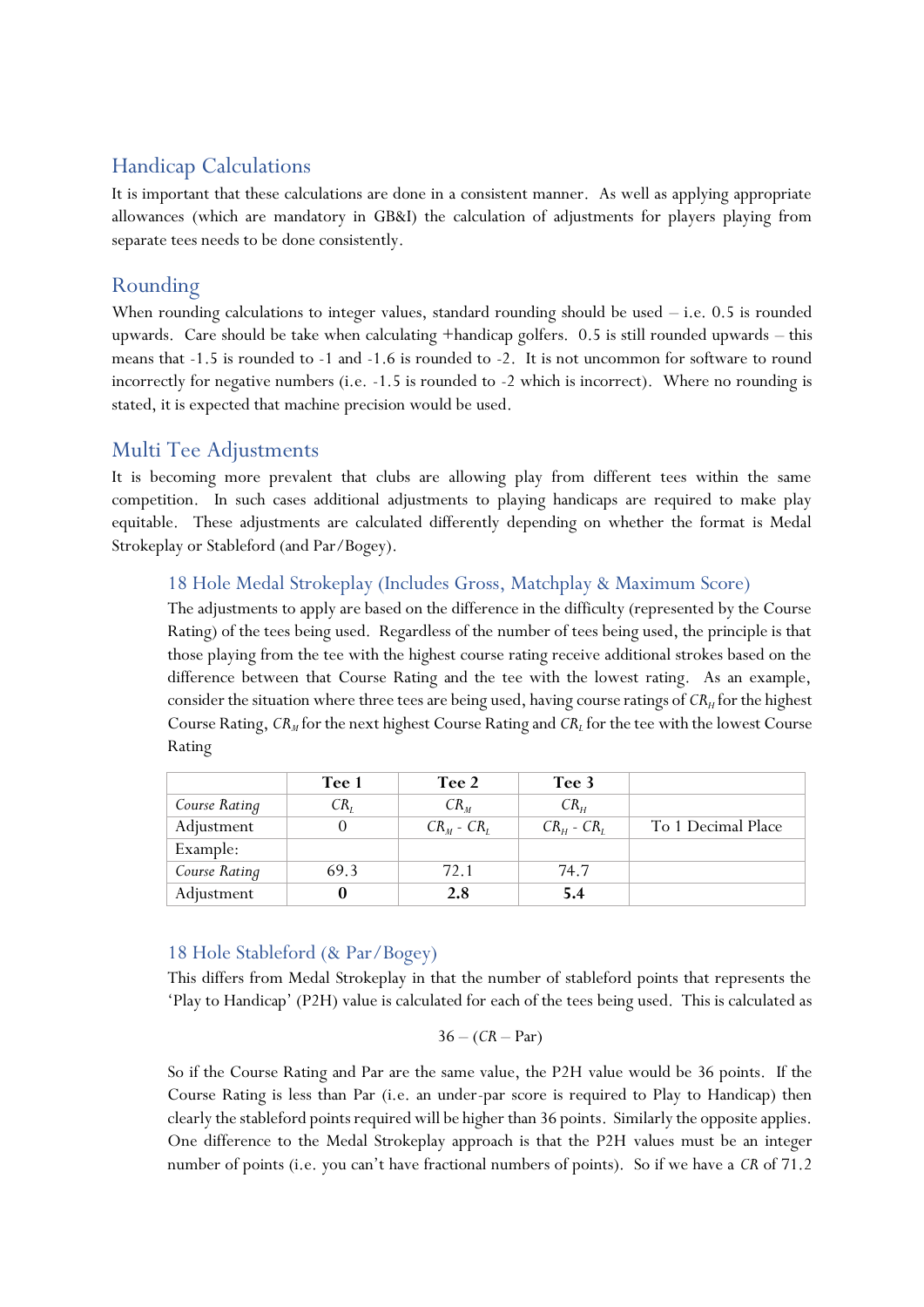and a Par of 74,  $CR - Par = -2.8$ . Thus the P2H value would be  $36 - (-2.8) = 38.8$ . Using normal rounding the P2H value is 39 points when rounded for the Adjustment calculation.

Once the P2H value for each tee has been calculated, those playing from the tee with the lowest P2H value receive additional strokes equal to the difference between that P2H value and the highest P2H value.

|               | Tee 1               | Tee 2                 | Tee 3                 |
|---------------|---------------------|-----------------------|-----------------------|
| Par           | Par <sub>1</sub>    | Par <sub>2</sub>      | Par <sub>3</sub>      |
| Course Rating | CR <sub>1</sub>     | CR <sub>2</sub>       | CR <sub>3</sub>       |
| P2H           | $36 - (CR1 - Par1)$ | $36 - (CR_2 - Par_2)$ | $36 - (CR_3 - Par_3)$ |
| Or            | P2H <sub>r</sub>    | P2H <sub>M</sub>      | P2H <sub>H</sub>      |
| Adjustment    | $P2H_H - P2H_L$     | $P2H_H - P2H_M$       | $\theta$              |
| Example       |                     |                       |                       |
| Par           | 73                  | 68                    | 72                    |
| Course Rating | 76.1                | 69.2                  | 67.1                  |
| P2H           | 32.9(33)            | 34.8(35)              | 40.9(41)              |
| Adjustment    | 8                   | 6                     | 0                     |

#### 9 Hole Medal Strokeplay (Includes Gross, Matchplay & Maximum Score)

The calculation of Course Handicap for 9-hole score submission already contains an adjustment of Course Rating – Par, so the adjustment for 9-hole Medal Strokeplay competitions is simply the difference in the Par for the Tees being played. In such circumstances, those playing the tee with the higher Par figure receive strokes equal to the difference in the Par figures for each tee.

|            | Tee 1            | Tee 2             | Tee 3             |         |
|------------|------------------|-------------------|-------------------|---------|
| Par        | Par <sub>L</sub> | $Par_{M}$         | $Par_{H}$         |         |
| Adjustment |                  | $Par_M$ - $Par_L$ | $Par_H$ - $Par_L$ | Integer |
| Example:   |                  |                   |                   |         |
| Par        | 33               | 35                | 36                |         |
| Adjustment |                  |                   |                   |         |

#### 9 Hole Stableford (& Par/Bogey)

The calculation of Course Handicap for 9-hole score submission already contains an adjustment of Course Rating – Par (see calculation below) and so any further adjustment for multiple tees is not required for this format.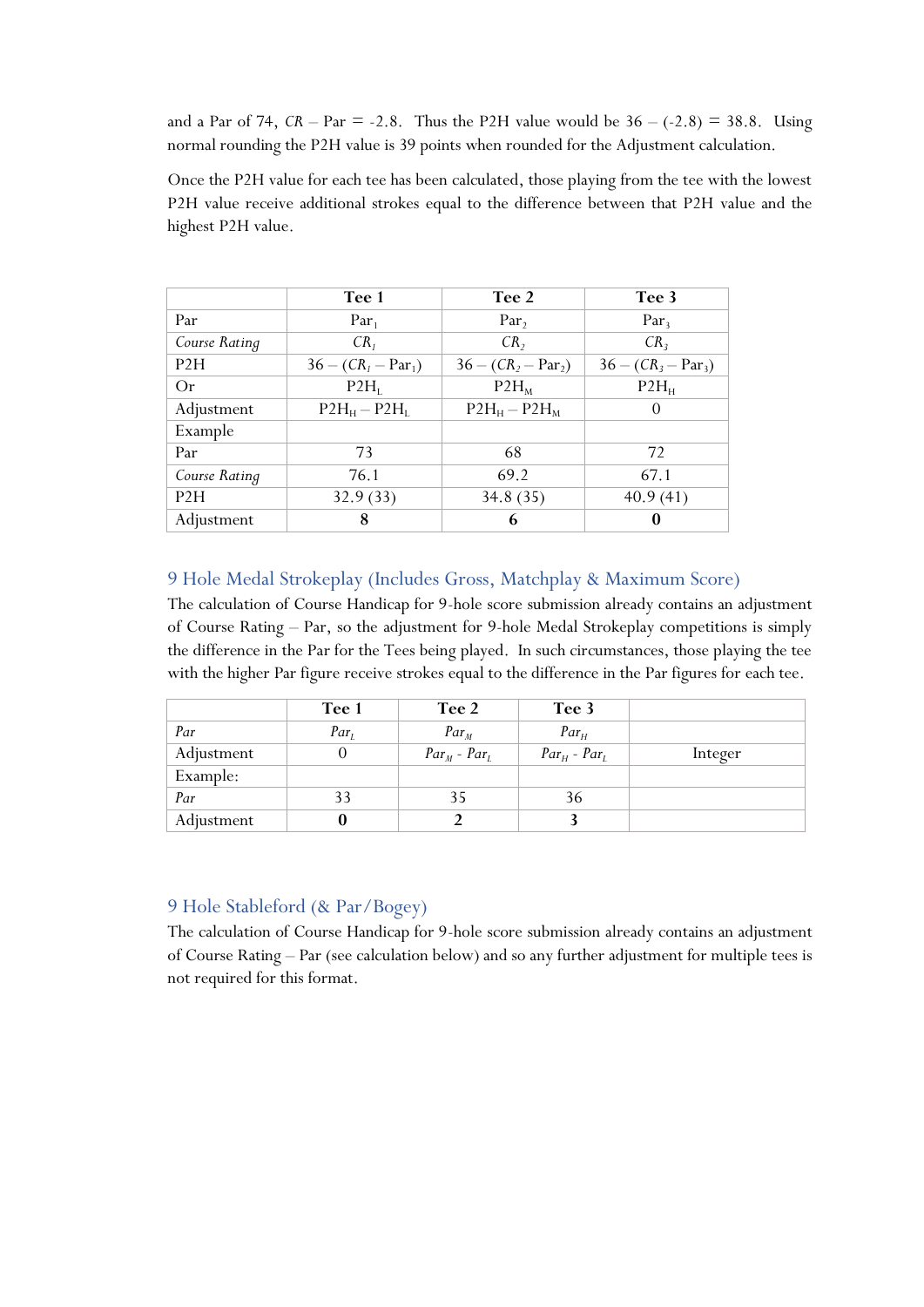## Player Handicap Calculations

#### Course Handicap

The Course Handicap for a player is calculated:

| <b>Course Handicap: 18 Holes</b>                      |                             |
|-------------------------------------------------------|-----------------------------|
| Handicap Index x Slope Rating / 113                   | Rounded to an integer for   |
|                                                       | England, Wales and Ireland; |
|                                                       | Not Rounded for Scotland    |
| <b>Course Handicap: 9 Holes</b>                       |                             |
| (Handicap Index x 0.5 x 9 Hole Course Rating / 113) + | Rounded to an integer for   |
| $(9-Hole CR - 9 Hole Par)$                            | England, Wales and Ireland; |
|                                                       | Not Rounded for Scotland    |

#### Playing Handicap

In general the Playing Handicap takes the Course Handicap calculated as above, then applies any allowance due to the format of play and then any adjustment required due to multiple tees being used.

 $PH = (CH x$  Allowance) + Adjustment

Depending on the format of play, the playing handicap is either rounded to an integer, or rounded to 1 decimal place (see clarification in sections below).

PH<sub>I</sub> : Playing Handicap after the allowance has been applied, but before any adjustment is made for multiple tees

 $CH<sub>1</sub>$  &  $CH<sub>2</sub>$ : Course Handicap of Players 1 & 2 in Fourball & Foursomes play

 $CH<sub>L</sub>$  &  $CH<sub>H</sub>$  : Lowest & Highest Course Handicap in Greensomes play

Note1: The allowances used in the calculations below are mandatory and no further option for these formats can be provided.

Note2: Where Medal Strokeplay is referred to, this includes Scratch (Gross) competitions and Maximum Score competitions.

*Play rounds)*  $1$  PH<sub>I</sub> = CH x 0.95 Not Rounded

*Individual Competition (9 & 18 Holes): Allowance* = 0.95 *(Note – no allowance is required for General* 

| If multiple tees being used, identify the tee being used and<br>use the adjustment calculated for that tee |                             |
|------------------------------------------------------------------------------------------------------------|-----------------------------|
| $PH = PHI + Adjustment$                                                                                    | Rounded to an integer value |
| If no adjustment required, $PH = PH1$                                                                      | Rounded to an integer value |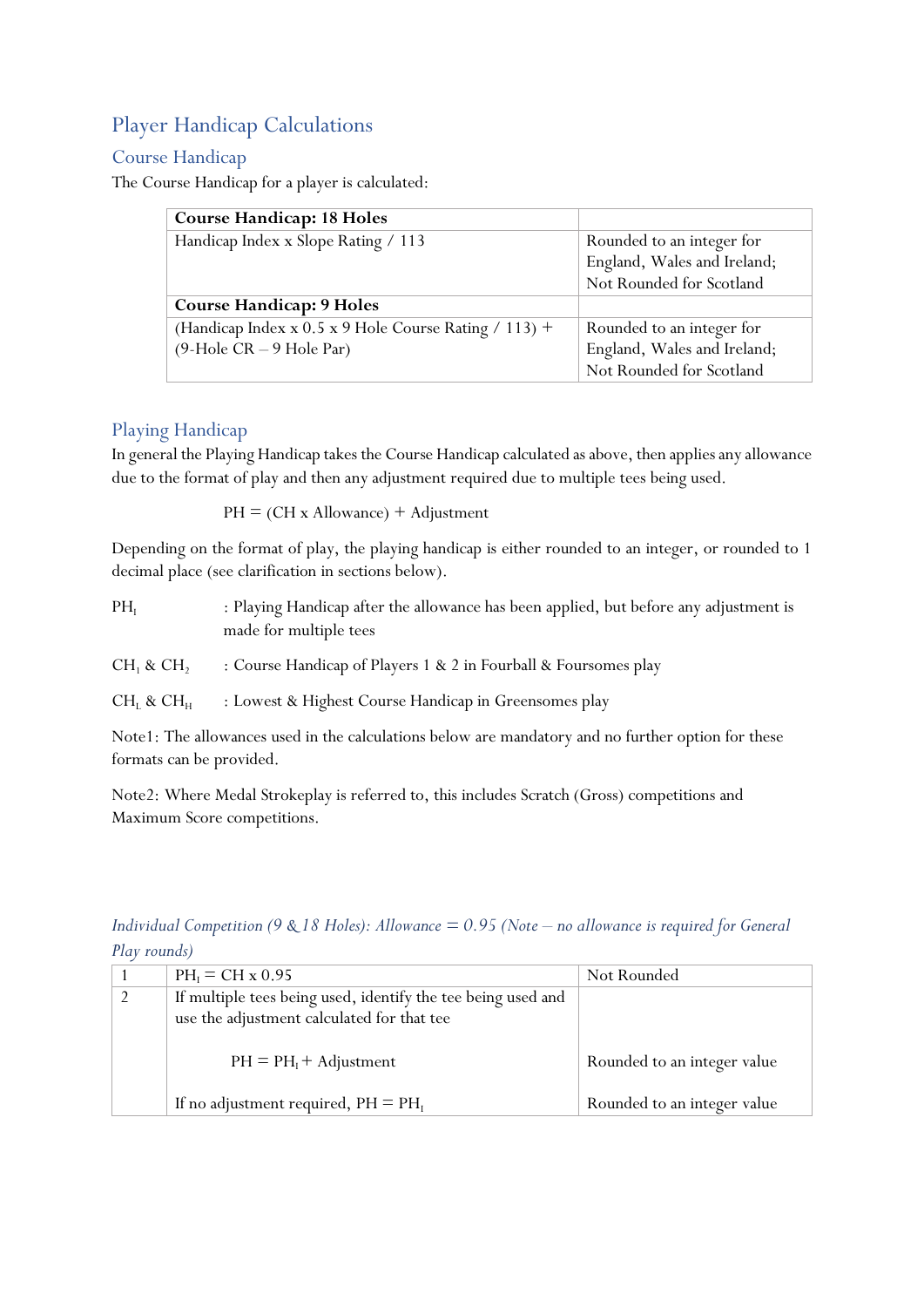*FourBall Betterball: Allowance = 0.85, 0.90*

|   | 4BBB Stableford/Strokeplay                                   |                             |
|---|--------------------------------------------------------------|-----------------------------|
|   | $PH_1 = CH x 0.85$                                           | Not Rounded                 |
|   |                                                              |                             |
|   | 4BBB Bogey/Par/Matchplay                                     |                             |
|   | $PH_1 = CH x 0.90$                                           | Not Rounded                 |
| 2 | If multiple tees being used, identify the tee being used and |                             |
|   | use the adjustment calculated for that tee                   |                             |
|   |                                                              |                             |
|   | $PH = PHI + Adjustment$                                      | Rounded to an integer value |
|   |                                                              |                             |
|   | If no adjustment required, $PH = PHI$                        | Rounded to an integer value |

#### *Foursomes: Allowance = 0.5*

|                | $PH_I = (CH_1 + CH_2) \times 0.5$                                                                                         | Not Rounded                                                                                  |
|----------------|---------------------------------------------------------------------------------------------------------------------------|----------------------------------------------------------------------------------------------|
| $\mathfrak{D}$ | If multiple tees being used, determine the adjustment for<br>each player.<br>$PH = PHI + (Sum of Adjustments / 2)$        | For Medal Strokeplay this is<br>rounded to 1 decimal place,<br>otherwise rounded to integer. |
|                | If no adjustment required, $PH = PH1$                                                                                     | For Medal Strokeplay this is<br>rounded to 1 decimal place,<br>otherwise rounded to integer. |
| 3              | There must be a facility to direct which tee Par and SI are<br>to be used and the same one is then applied to all scores. |                                                                                              |

#### *Greensomes: Allowance = 0.6/0.4*

|                | $PH_I = (CH_I x 0.6) + (CH_H x 0.4)$                                                                                      | Not Rounded                                                                                  |
|----------------|---------------------------------------------------------------------------------------------------------------------------|----------------------------------------------------------------------------------------------|
| $\mathfrak{D}$ | If multiple tees being used, determine the adjustment for<br>each player.<br>$PH = PHI + (Sum of Adjustments / 2)$        | For Medal Strokeplay this is<br>rounded to 1 decimal place,<br>otherwise rounded to integer. |
|                | If no adjustment required, $PH=PH1$                                                                                       | For Medal Strokeplay this is<br>rounded to 1 decimal place,<br>otherwise rounded to integer. |
| 3              | There must be a facility to direct which tee Par and SI are<br>to be used and the same one is then applied to all scores. |                                                                                              |
|                |                                                                                                                           |                                                                                              |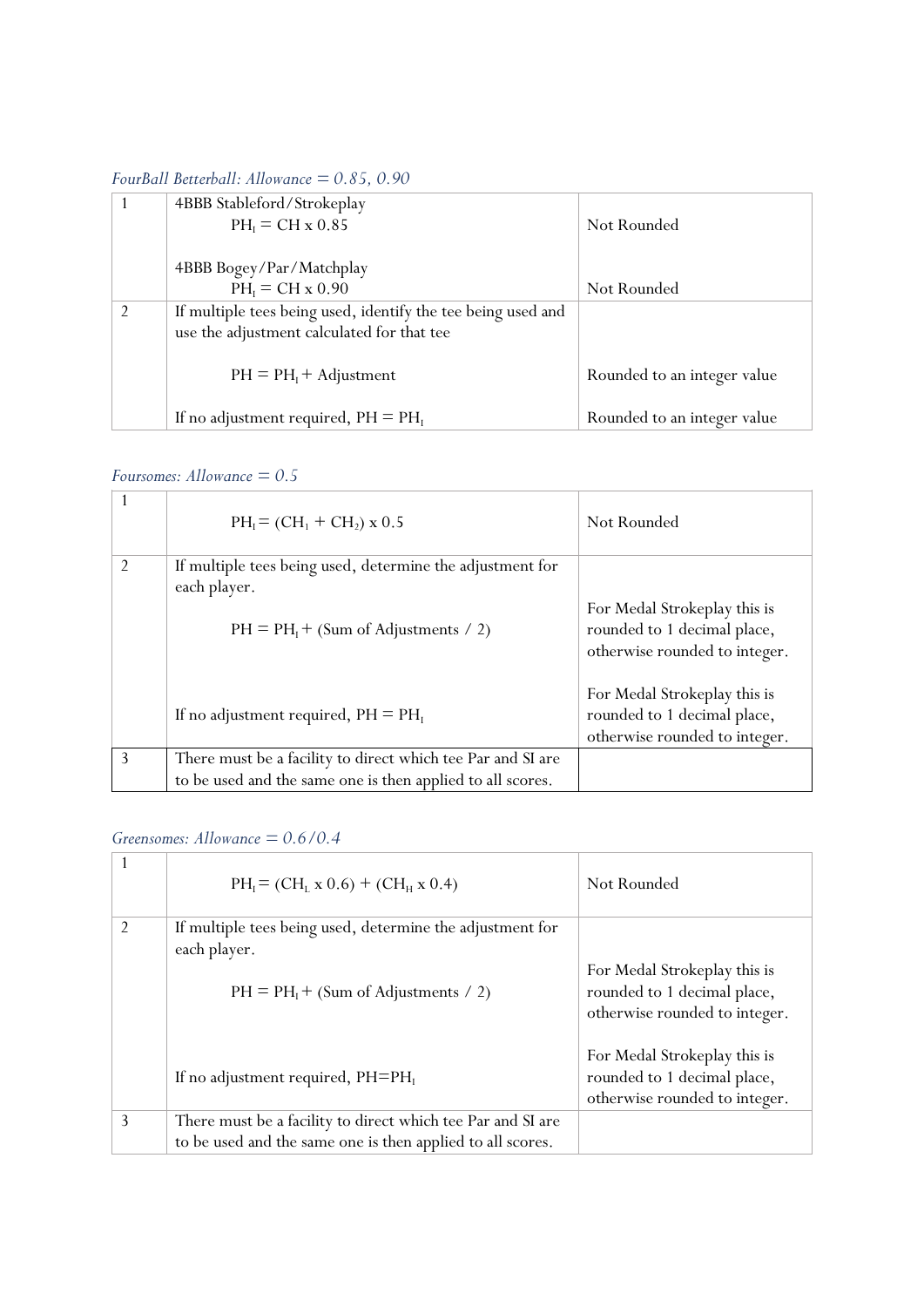|                | $\ldots$ assume so $\ldots$ for $\ldots$ $\ldots$ $\ldots$ $\ldots$ $\ldots$ $\ldots$ $\ldots$                     |                                                                                                                               |
|----------------|--------------------------------------------------------------------------------------------------------------------|-------------------------------------------------------------------------------------------------------------------------------|
|                | $PH_I = (CH_{I.1} \times 0.25) + (CH_{L2} \times 0.20) + (CH_M \times 0.15) +$<br>$(CH_H x 0.10)$                  | Not Rounded                                                                                                                   |
| $\mathfrak{D}$ | If multiple tees being used, determine the adjustment for<br>each player.<br>$PH = PHI + (Sum of Adjustments / 4)$ | For Medal Strokeplay this is<br>rounded to 1 decimal place,                                                                   |
|                | If no adjustment required, $PH=PH_1$                                                                               | otherwise rounded to integer.<br>For Medal Strokeplay this is<br>rounded to 1 decimal place,<br>otherwise rounded to integer. |

*4 Person Scramble: Allowance = 0.25, 0.20, 0.15, 0.10 applied lowest to highest handicap of each member (assume Low to High is*  $CH_{11}$ *,*  $CH_{12}$ *,*  $CH_{M}$ *,*  $CH_{H}$ *)* 

*3 Person Scramble: Allowance = 0.30, 0.20, 0.10 applied lowest to highest handicap of each member (assume Low to High is CHL, CHM, CHH)*

|                | $PH_I = (CH_L x 0.30) + (CH_M x 0.20) + (CH_H x 0.10)$    | Not Rounded                   |
|----------------|-----------------------------------------------------------|-------------------------------|
| $\mathfrak{D}$ | If multiple tees being used, determine the adjustment for |                               |
|                | each player.                                              |                               |
|                |                                                           | For Medal Strokeplay this is  |
|                | $PH = PHI + (Sum of Adjustments / 3)$                     | rounded to 1 decimal place,   |
|                |                                                           | otherwise rounded to integer. |
|                |                                                           |                               |
|                |                                                           | For Medal Strokeplay this is  |
|                | If no adjustment required, $PH=PH_I$                      | rounded to 1 decimal place,   |
|                |                                                           | otherwise rounded to integer. |

*2 Person Scramble: Allowance = 0.35, 0.15 applied lowest to highest handicap of each member (assume Low to High is CHL, CHH)*

|               | $PH_I = (CH_I x 0.35) + (CH_H x 0.15)$                                    | Not Rounded                                                                                  |
|---------------|---------------------------------------------------------------------------|----------------------------------------------------------------------------------------------|
| $\mathcal{D}$ | If multiple tees being used, determine the adjustment for<br>each player. |                                                                                              |
|               | $PH = PH1 + (Sum of Adjustments / 2)$                                     | For Medal Strokeplay this is<br>rounded to 1 decimal place,<br>otherwise rounded to integer. |
|               | If no adjustment required, $PH=PH_I$                                      | For Medal Strokeplay this is<br>rounded to 1 decimal place,<br>otherwise rounded to integer. |